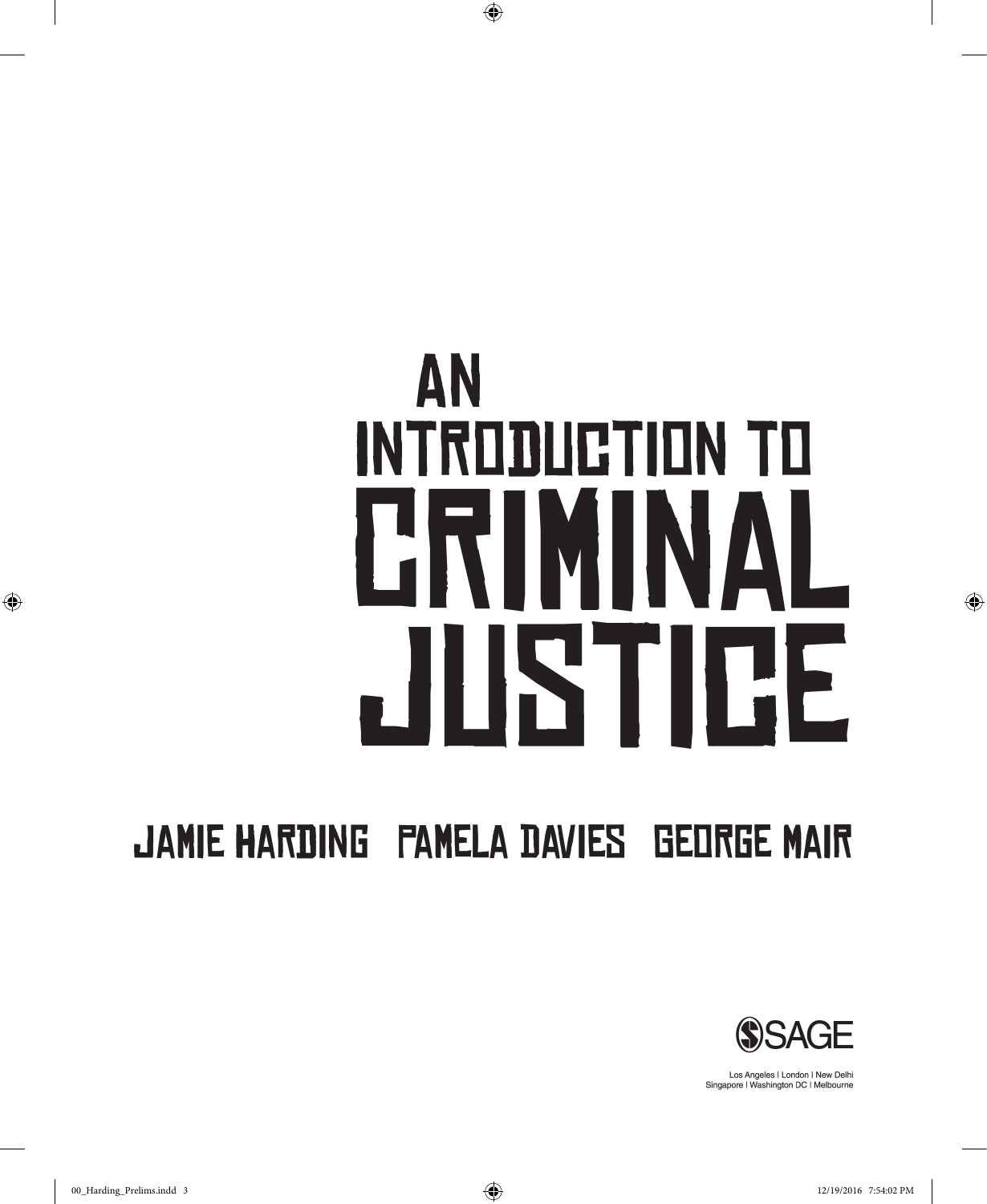

Los Angeles | London | New Delhi Singapore | Washington DC | Melbourne

SAGE Publications Ltd 1 Oliver's Yard 55 City Road London EC1Y 1SP

SAGE Publications Inc. 2455 Teller Road Thousand Oaks, California 91320

SAGE Publications India Pvt Ltd B 1/I 1 Mohan Cooperative Industrial Area Mathura Road New Delhi 110 044

SAGE Publications Asia-Pacific Pte Ltd 3 Church Street #10-04 Samsung Hub Singapore 049483

Editor: Natalie Aguilera Editorial assistant: Delayna Spencer Production editor: Sarah Cooke Copyeditor: Lynda Watson Proofreader: Andy Baxter Indexer: Silvia Benvenuto Marketing manager: Sally Ransom Cover design: Stephanie Guyaz Typeset by: C&M Digitals (P) Ltd, Chennai, India Printed in the UK

Jamie Harding, Pamela Davies and George Mair, 2017

First published 2017

Apart from any fair dealing for the purposes of research or private study, or criticism or review, as permitted under the Copyright, Designs and Patents Act, 1988, this publication may be reproduced, stored or transmitted in any form, or by any means, only with the prior permission in writing of the publishers, or in the case of reprographic reproduction, in accordance with the terms of licences issued by the Copyright Licensing Agency. Enquiries concerning reproduction outside those terms should be sent to the publishers.

All material on the accompanying website can be printed off and photocopied by the purchaser/user of the book. The web material itself may not be reproduced in its entirety for use by others without prior written permission from SAGE. The web material may not be distributed or sold separately from the book without the prior written permission of SAGE. Should anyone wish to use the materials from the website for conference purposes, they would require separate permission from us. All material is © Jamie Harding, Pamela Davies and George Mair, 2017

#### **Library of Congress Control Number: 2016947173**

#### **British Library Cataloguing in Publication data**

A catalogue record for this book is available from the British Library

ISBN 978-1-41296-211-7 ISBN 978-1-41296-212-4 (pbk)

At SAGE we take sustainability seriously. Most of our products are printed in the UK using FSC papers and boards. When we print overseas we ensure sustainable papers are used as measured by the PREPS grading system. We undertake an annual audit to monitor our sustainability.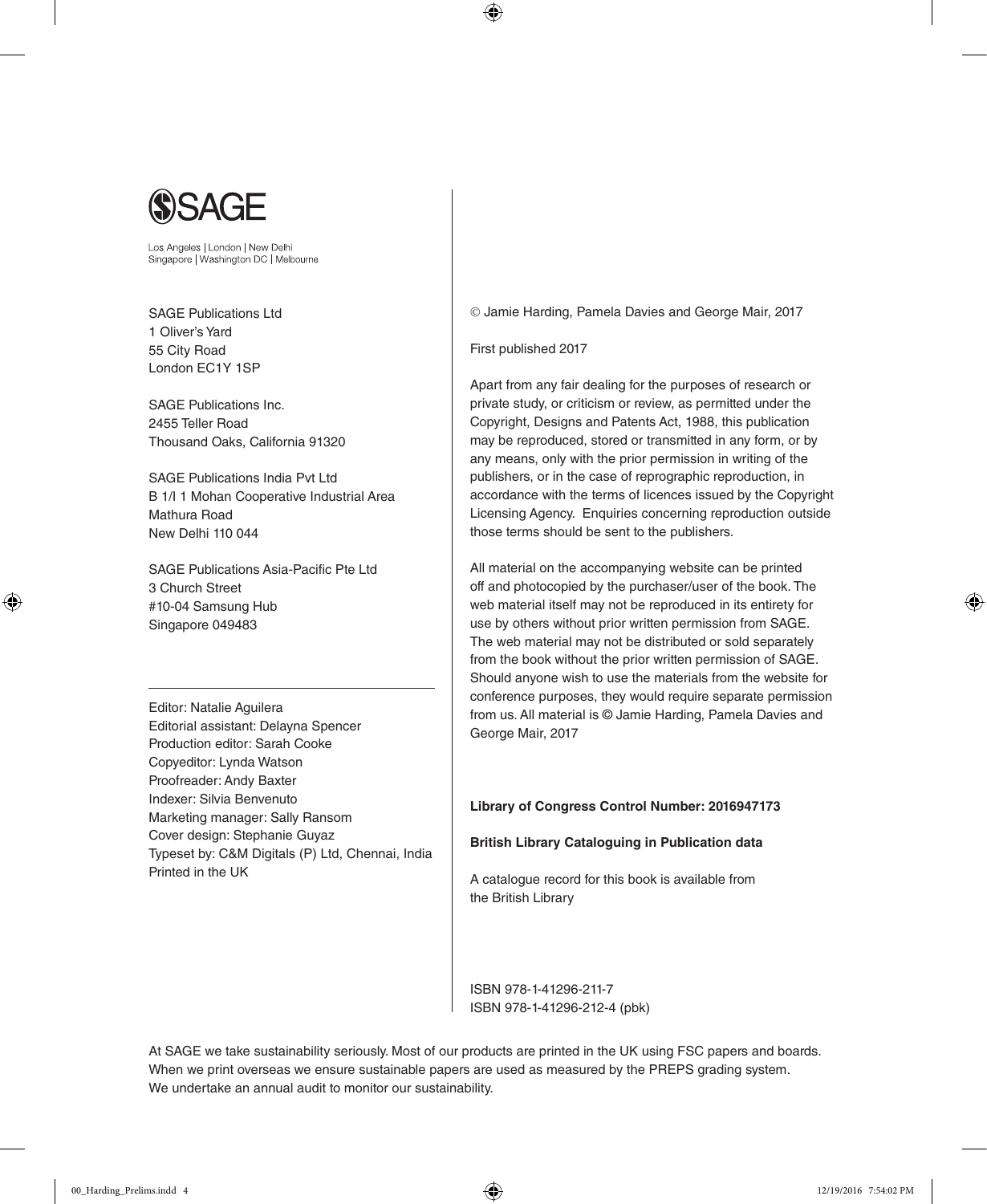### 1 Introduction

Pamela Davies, George Mair, Jamie Harding

| An Introduction to Criminal Justice     |    |
|-----------------------------------------|----|
| How the Book is Organised               |    |
| Criminal Justice Since 1945: A Timeline | 6  |
| References                              | 16 |

One of the very first serious points for consideration in putting together our ideas for this book from the outset was the title. We unanimously agreed on *An Introduction to Criminal Justice* and are proud to have this on the front cover. However, behind this title, and as evident in the competitor titles from other publishers, sit a range of other potential and similar titles, including variations on the themes of '*The Criminal Process*', '*Criminal Justice*' and '*The Criminal Justice System*'. We felt it important not to wed ourselves to a label that foregrounded the contents as driven by considerations of criminal justice as a 'system' or as a 'process'. There are problems with both formulations. A system implies a group of closely related parts that work together efficiently with little outside interference; a process is a series of actions that flow towards a planned outcome with a clear beginning and end. Neither term quite captures what criminal justice is and does, though process is probably the more accurate. Both terms will be used in this chapter and later by our contributors.

Another serious consideration, admittedly towards the end of our editorial journey in compiling this book, was the front cover. In considering images we were anxious to ensure that the cover design fitted with the title of the book and that both give a true reflection of the book's content and do not convey a false impression of the text to would-be readers. We rejected one of the first mock-ups which superimposed our title on a background picture of a lawyer's/judge's wig. For us this was a non-starter. The book is not about the legal system, nor is it a law textbook. We settled on a more abstract and, as Natalie Aguilera from Sage put it, 'Hitchcock-inspired' cover.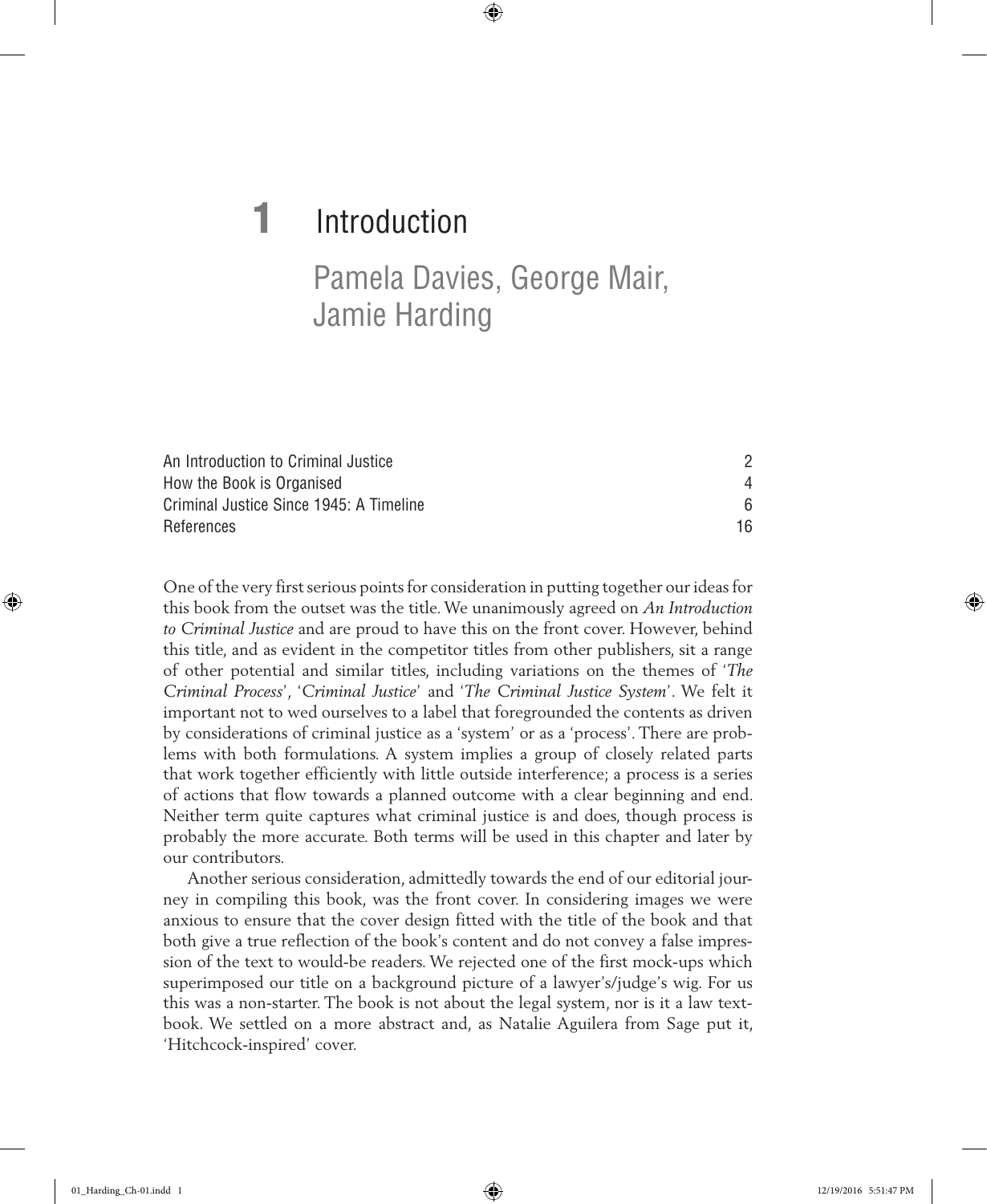We make these introductory points as a segue for illustrating the distinctiveness of this publication. Under this title and within the pages between the covers, what we have engineered is a book that is more than the sum of its parts. *An Introduction to Criminal Justice* contains within it a set of chapters that outline and reflect upon policy, practice, research and theoretical developments in the field of criminal justice. Each of these chapters is brought alive by their authors who draw on their research-rich biographies. In compiling this book, and in bringing these contributions together, we have produced a comprehensive text that is infused with wisdoms drawn from scholars adopting various combinations of historical, sociolegal and politico-economic analyses. The remainder of this introductory chapter continues to enlighten the reader about the rationale for the book. We elaborate on the above and convey our aims and ambitions in devising a text aimed at undergraduate students of criminology, criminal justice studies and related programmes. The chapter provides an overview of the content and outlines how we have chosen to organise the contents of the book into three constitutive parts.

Finally, one of the most important elements of this introduction is the inclusion of an overarching timeline of criminal justice since 1945 to date. This overview of the key developments in criminal justice in England and Wales since the end of the Second World War highlights a lengthy list of landmark developments or events that have been significant in respect of criminal justice as we move from the twentieth to the twenty-first century. As Mair notes in Chapter 2, the pace of change accelerates rapidly from the early 1990s and each of the chapters in the volume discusses developments that feature on this timeline.

#### An Introduction to Criminal Justice

As we have begun to establish above, the book is focused on criminal justice rather than criminology and the rationale for this book is to bring together a wealth of contemporary knowledge and thinking about matters concerning criminal justice in England and Wales. We do so with the aim of exposing undergraduates of criminology and/or criminal justice studies degrees to a range of scholarship that is research rich yet eminently accessible. Our ambition is to captivate new generations of students early in their studies, to enthuse them to be inquisitive and questioning in their journey towards independent criminological thought and in our ambitions for them to become collegiate forward-thinking practitioners as well as imaginative scholars and researchers. Criminology as an academic field of study has expanded enormously in the last 30 years, but we would contend that at its heart lies criminal justice – the agencies, institutions, processes and procedures that deal with victims, offenders and offending. If criminology were to lose touch with this central focus it would lose its way and while we are in no way trying to delimit criminology's field, we make no apologies for making criminal justice the centre of our attention. Students studying criminology (or criminal justice, or police studies, etc.) need to have a thorough grounding in how the criminal justice process operates and this book aims to deliver this knowledge.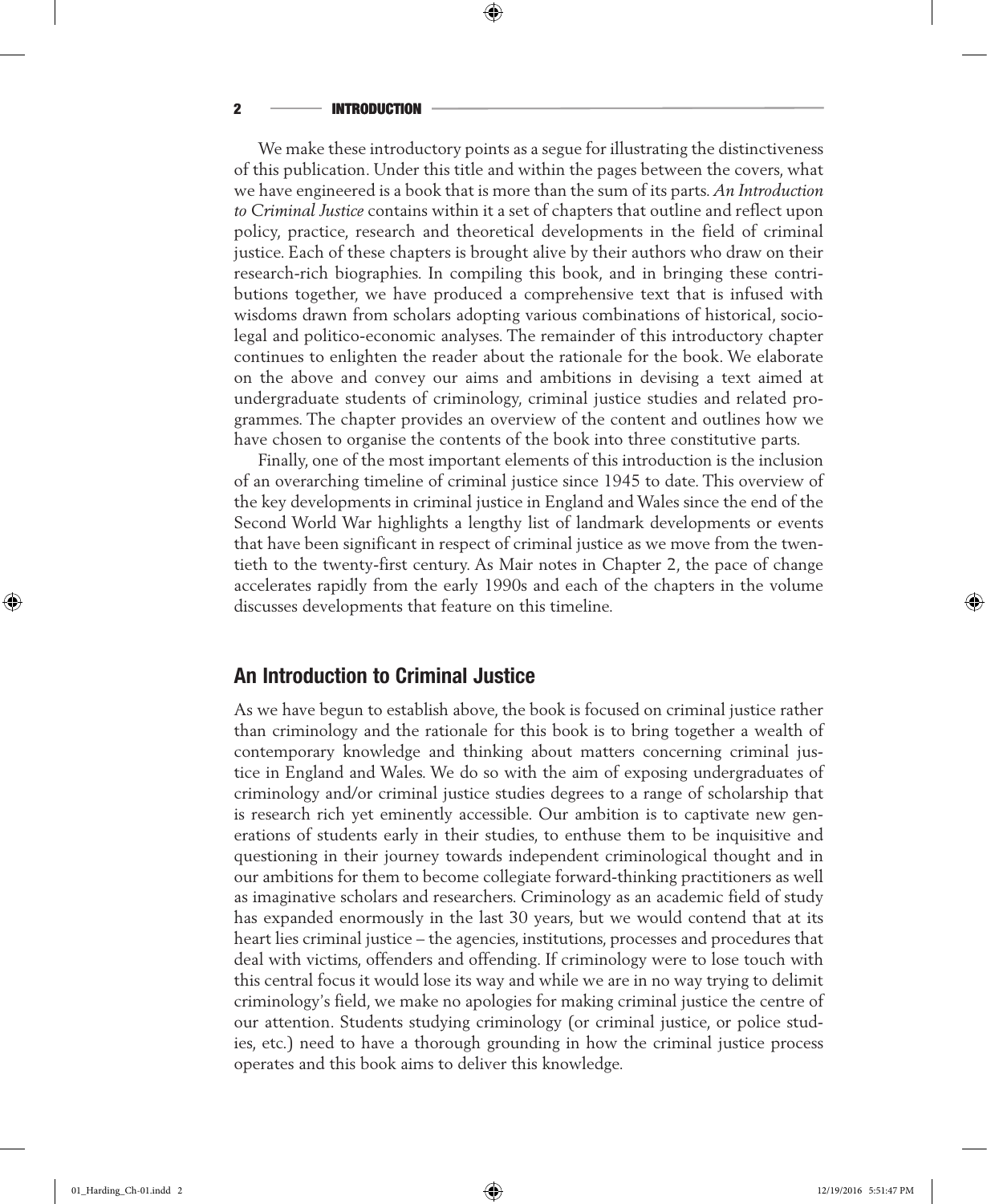In claiming the book is 'more than the sum of its parts' – i.e. more than a collection of separate and discrete individual chapters, which a cursory glance at the contents pages may indicate – we take the opportunity early in this book to persuade the reader to visit these chapters as part of a package, assembled coherently. When the book is used in this way, we hope it will be evident that the book gathers a momentum in establishing that a comprehensive criminological understanding of criminal justice begins with an understanding as signposted by this text as a whole. In this way we anticipate the book will be a unique teaching resource. We now commence the job we have set ourselves, to tackle practical and normative issues in the Criminal Justice System. That system is to be imagined in the widest possible sense – to include an increasing plethora of agencies and institutions (the book incorporates chapters that focus on the police and multi-agency partners, prosecution and the courts, prisons and parole) that are subsumed under the umbrella 'Criminal Justice System'. The 21 substantive chapters sandwiched between this introduction and the concluding chapter variously explore criminal processes and procedures and how 'the system' deals with those who are channelled into it. It thus examines criminal justice *agencies* and *institutions* as well as 'agency' in the criminal justice process. Thus our examination of criminal justice goes beyond mere description of what a state system of justice is, and what its constitutive components traditionally have been and contemporarily are. The text provides the basic overviews of these agencies and institutions, past and present and, in our final chapter we also ponder their futures. However, we have required our contributors to address the main points of debate and contention in matters of criminal justice. These issues and debates might sometimes be rooted in philosophical thought or epistemological differences of opinion, in different political or ethical values. They may be contemplated from different standpoints or through different lenses from which the system and processes of justice are viewed. Such perspectives may be legal, moral or criminological and, at other times, the starting point for the assessment might be victimological. This has given rise to a rich, varied and sometimes partisan analysis, but always a contribution that is thorough, authoritative, and imbued with the most up-to-date examples and references.

The above has guaranteed that a number of major themes run throughout the pages of the book. One example is the place of the victim in matters of criminal justice. The victim has slowly emerged as an increasingly important feature in criminal justice policy making and as a driver for change. As with other incremental developments and shifts in criminal justice focus however, some have questioned whose interests are being served (Duggan and Heap, 2014). Such questions are criminologically and victimologically important and a range of chapters, particularly in Part 2 of the book consider inequalities in criminal justice. In these chapters we find that the distinctions between victims and offenders often become blurred when justice, fairness and equality are the lens through which we consider the effectiveness of criminal justice practices and procedures. Questions of bias, prejudice, inequality, and injustice begin to emerge in Chapters 5 and 6 raising further questions that some of the later contributions take into consideration, especially in Part 3 where crime and harm, deprivations and human rights (see Chapter 22) enter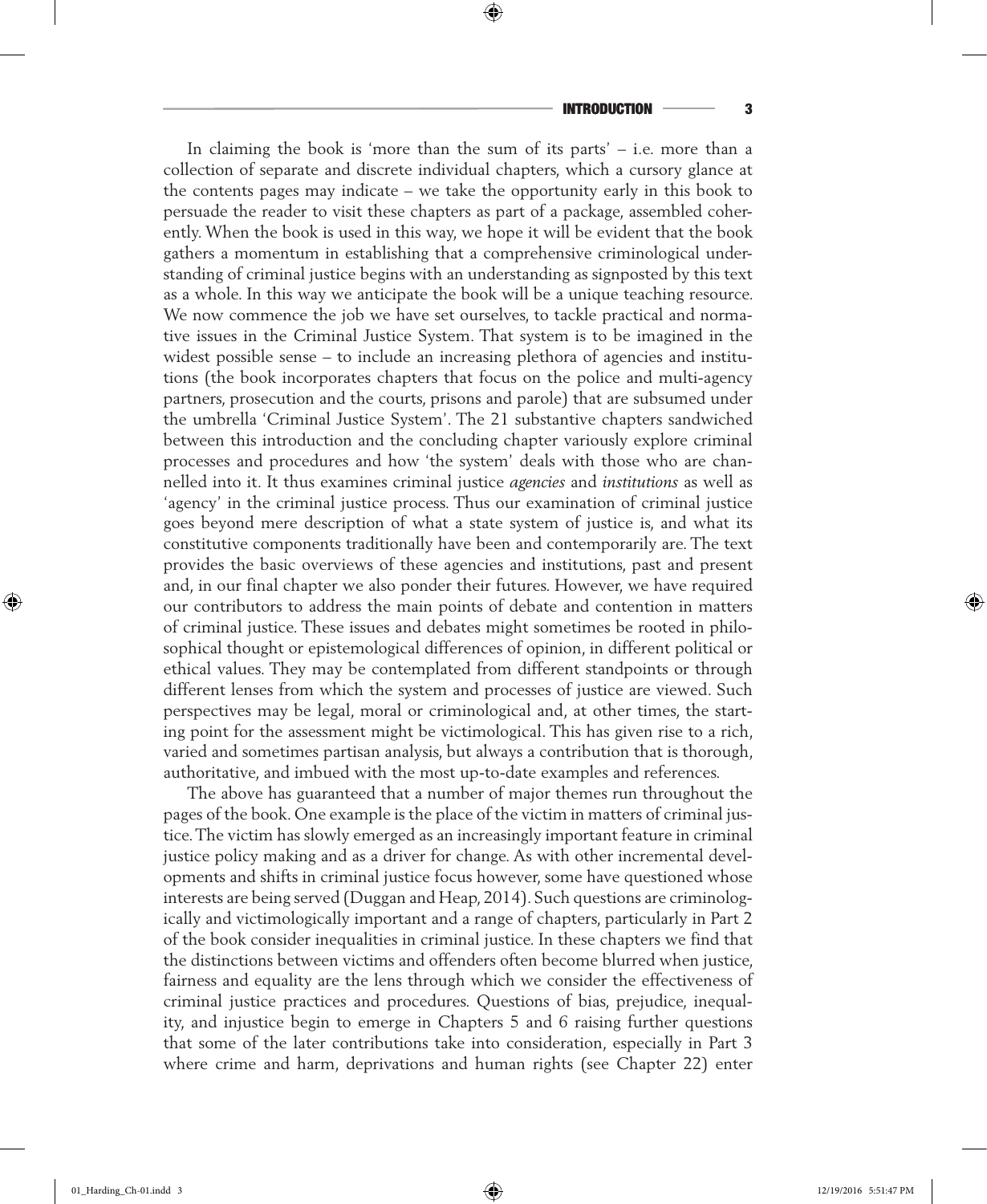the analysis of criminal justice. The latter set of concerns sees another recurring feature within the book – the connections between criminal justice within and between sovereign states and the interconnections between the global and the supra-national, the European, national, regional and local. These are big criminal justice questions that the book, though pitched at level 4 undergraduates, taps into in an accessible yet scholarly way. The book encourages the novice scholar to be aware of the importance and significance of the temporal and the episodic, of pendulum swings (for example welfare v. justice, see Chapter 18), of moments of crisis and the signal or trigger events (e.g. the murder of two-year-old James Bulger in Liverpool in 1993, which opened the way for a more punitive approach to criminal justice; see Chapters 2 and 18). At the start of several of the chapters we have provided shorter timelines of key developments in recognition of the importance of some key landmark points in time which are sometimes represented by dates when legislation was enacted and sometimes when key reports or inquiries were published following major inquiries or reviews.

While we have encouraged these big themes to emerge, we have maintained a consistency of approach within each of the chapters. There are common features that help readers engage more swiftly with what may seem challenging content. Each chapter has:

- an introduction that clearly sets out the chapter's purpose and scope;
- a summary reminding the reader of the key points;
- a case study/studies and/or summary of recent research;
- an annotated list of further reading, both academic and web sources where appropriate, for readers who wish to explore further the topics covered in each chapter;
- discussion questions/suggested exercises.

We have also encouraged contributors to include where appropriate, a critical commentary arising from different perspectives on the criminal justice process, an outline of the historical background to the element of the process that is foregrounded and a discussion of the key current issues. Inequalities are thus often a feature of the discussion and we have ensured that the challenges and disadvantages faced by people with mental health problems are also represented (see Chapter 5).

#### How the Book is Organised

As noted above, the book is organised into three parts – Part One: The Criminal Justice Process in Context; Part Two: The Criminal Justice Process; and Part Three: Key Issues in Criminal Justice. The first part sets a context for the discussion of processes and experiences that are examined in some detail in Part Two. Criminal justice, as already flagged, is identified as a contested terrain and this is illustrated by exploring different models and perspectives that have been preferred, popularised and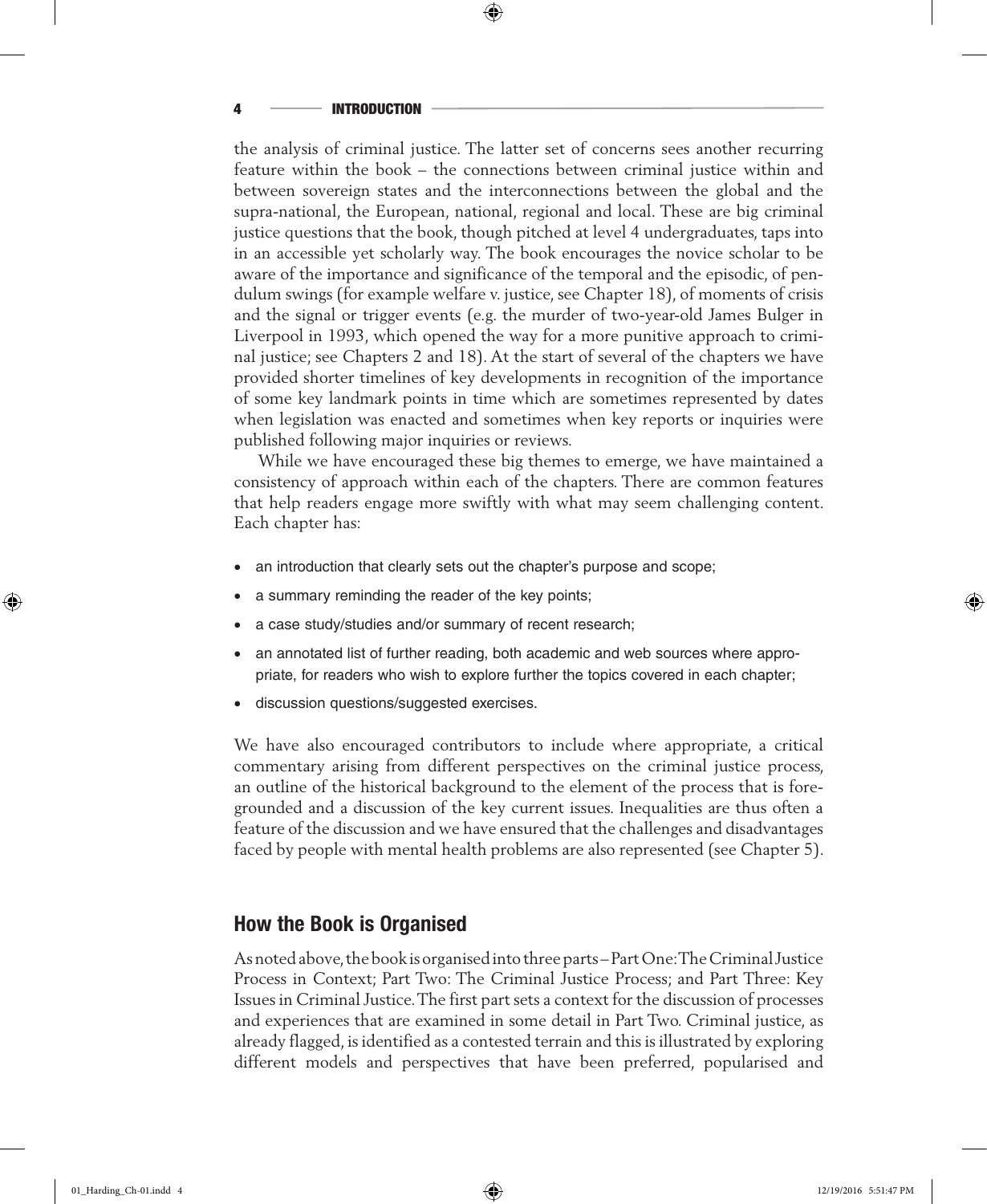politically championed at various points in history and contemporarily. The adversarial nature of the criminal justice process of England and Wales is explained, together with key historical developments and milestones that have shaped the contemporary nature of this process in England and Wales.

Historical developments and milestones are a logical place to commence discussing criminal justice. Looking back in time at key landmark developments and simultaneously pointing out the ways in which criminal justice has traditionally been defined and conceptualised is a useful exercise in which to engage students at the start of an introductory module on criminal justice. These are foundational matters in the study of criminal justice. Knowing these contexts informs the ways in which policy, practice, research and theorising will continue to develop into the twenty-first century. Historical understandings are crucial if we are to fully appreciate the present. Future trajectories of criminal justice including its significance and relevance for government and the general public are in part shaped by past experiences. Emerging patterns and key themes such as the expanding criminal justice process, modernisation, penetration of the voluntary and private sectors in matters of criminal justice, risk and accountability are all made sense of through having a comprehensive appreciation of criminal justice and the criminal justice process in context.

Those who work within and those who come into contact with the Criminal Justice System have been the subject of much criminological, and more recently victimological, work. Much criminological research has focused on the clientele that are processed through the Criminal Justice System. No criminal justice textbook would be complete without a significant focus on those who experience the Criminal Justice System – whether as alleged perpetrators, offenders, victims and/or witnesses. In a run of eight chapters this first part of the book thus provides a comprehensive foundation for the study of the criminal justice process.

This book deals with criminal justice in England and Wales, rather than all of the United Kingdom. As McAra (2008: 481) notes, it is inappropriate to subsume Scotland in a United Kingdom-wide discussion, because Scotland has a separate justice and penal system from that of England and Wales, and also a distinctive history in terms of crime control. We recommend reading about criminal justice in Scotland elsewhere (e.g. Croall et al., 2016). The political history of Northern Ireland has had major impacts on many aspects of criminal justice, with the change from the Royal Ulster Constabulary to the Police Service of Northern Ireland being a major element of the peace process. The unique role of the Maze prison (see, for example, McKittrick and McVea, 2012) is also a distinctive feature of Northern Ireland's historical legacy and community safety presents particular challenges in a society that has seen such radical changes (Brunger, 2012). It is for these reasons, in addition to the powers of the Northern Ireland Executive over criminal justice policy, that the situation in Northern Ireland is not covered in this book. Instead, the focus is on placing criminal justice in England and Wales into its unique historical and socio-legal context. We trust that you will find it a helpful and illuminating discussion.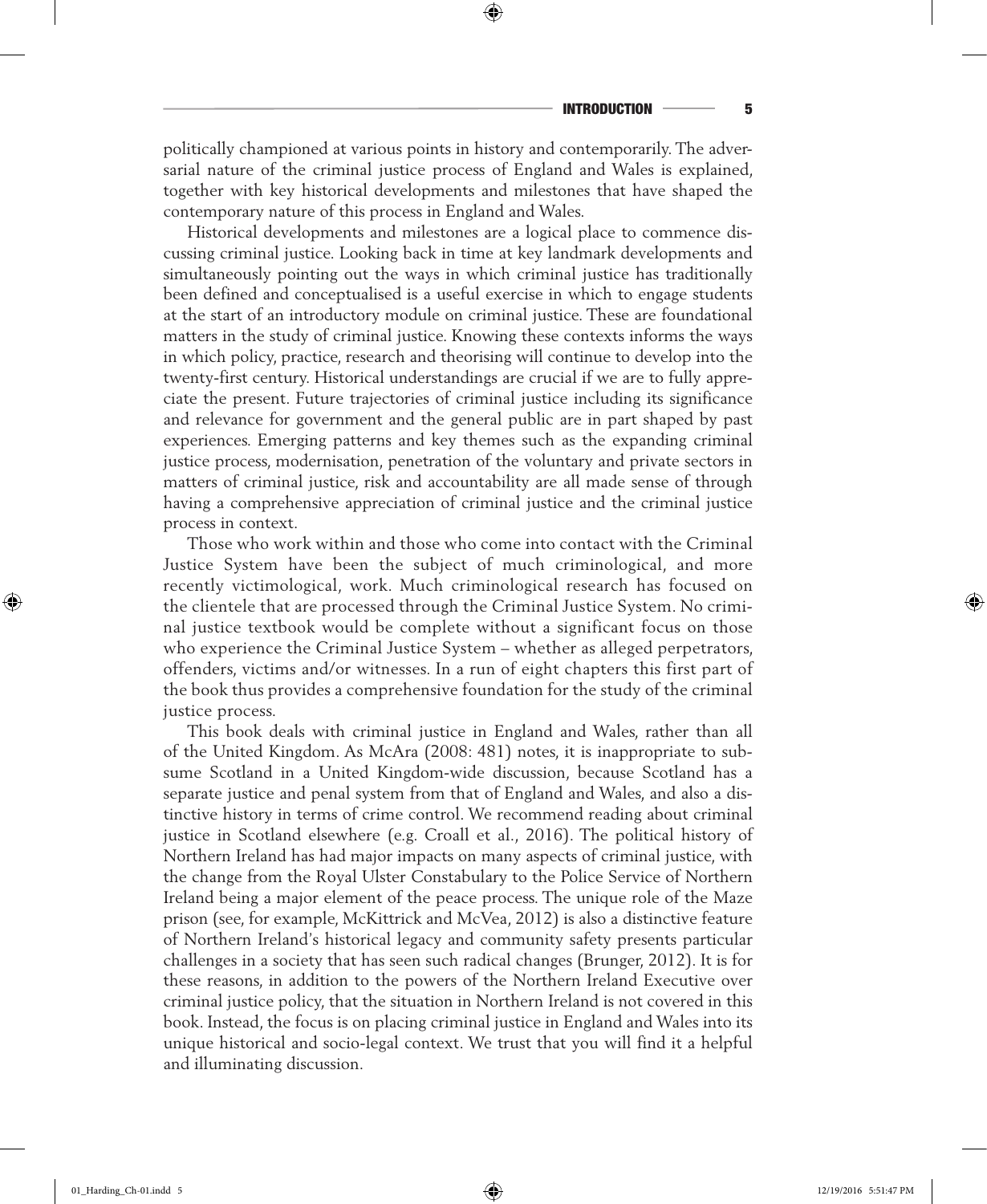|      | Criminal Justice Since 1945: A timeline                                                   |
|------|-------------------------------------------------------------------------------------------|
| 1945 | Labour win general election (5 July)                                                      |
| 1946 | Police Act                                                                                |
|      | Dogs introduced experimentally by the Metropolitan Police                                 |
| 1948 | <b>Criminal Justice Act</b>                                                               |
|      | Arrival at Tilbury docks of the Empire Windrush from Jamaica                              |
|      | Opening of National Police College                                                        |
| 1949 | Royal Commission on Capital Punishment set up                                             |
|      | Legal Aid and Advice Act                                                                  |
| 1950 | Labour win general election (23 February)                                                 |
|      | Timothy Evans hanged (10 Rillington Place)                                                |
| 1951 | Conservatives win general election (25 October)                                           |
| 1953 | Derek Bentley hanged                                                                      |
|      | John Christie hanged (10 Rillington Place)                                                |
| 1955 | Conservatives win general election (26 May)                                               |
|      | First episode of Dixon of Dock Green (last episode 1976)                                  |
|      | Ruth Ellis hanged                                                                         |
| 1956 | Suez crisis                                                                               |
| 1957 | Homicide Act                                                                              |
|      | Home Office Research Unit formed                                                          |
|      | ACTO report 'Alternatives to Short Terms of Imprisonment'                                 |
| 1958 | Street disturbances involving racial violence in Notting Hill and<br>Nottingham           |
| 1959 | Conservatives win general election (8 October)                                            |
|      | <b>Mental Health Act</b>                                                                  |
|      | <b>Obscene Publications Act</b>                                                           |
|      | White Paper 'Penal Practice in a Changing Society'                                        |
|      | ACTO report 'The Treatment of Young Offenders'                                            |
|      | Royal Commission on the Police set up                                                     |
| 1960 | ACTO report 'Corporal Punishment'                                                         |
|      | Cornish Committee on the Prevention and Detection of Crime established<br>(reported 1965) |
|      | Royal Commission on the Police (reported 1962)                                            |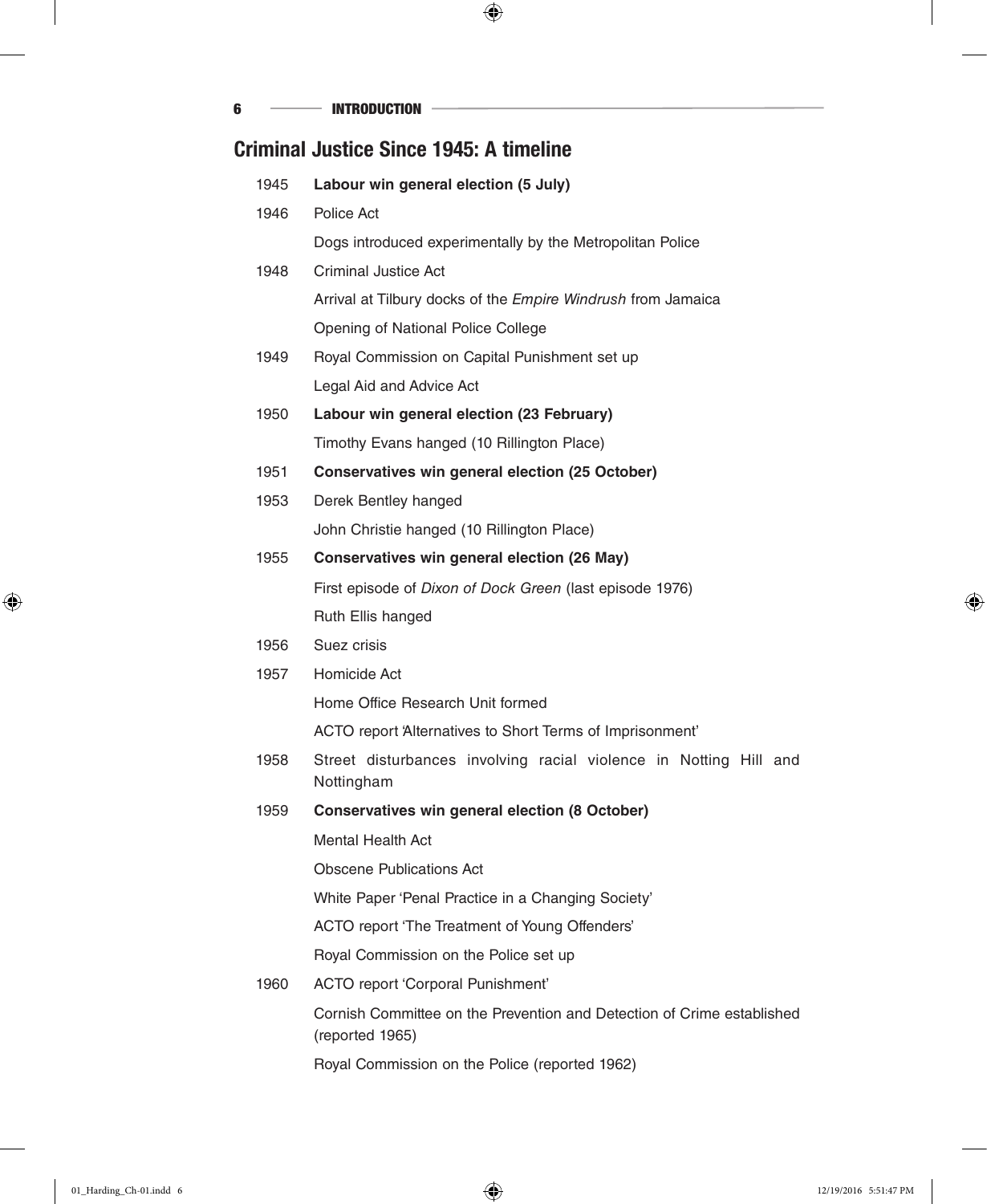| 1961 | Criminal Justice Act                                                                                                                              |
|------|---------------------------------------------------------------------------------------------------------------------------------------------------|
|      | Suicide Act                                                                                                                                       |
|      | Special Patrol Group Unit formed in Metropolitan Police                                                                                           |
| 1962 | Royal Commission on the Police                                                                                                                    |
|      | ACTO report 'Non-Residential Treatment of Offenders'                                                                                              |
| 1963 | Prison Commission (1877 Prison Act) abolished and replaced by the<br><b>Prison Department</b>                                                     |
|      | Children and Young Persons Act (CYPA)                                                                                                             |
|      | <b>Great Train Robbery</b>                                                                                                                        |
|      | National Crime Prevention Centre set up                                                                                                           |
| 1964 | Labour win general election (15 October)                                                                                                          |
|      | Mary Whitehouse begins her clean-up TV campaign (mutates into the<br>National Viewers' and Listeners' Association)                                |
|      | White Paper 'The War Against Crime in England and Wales'                                                                                          |
|      | 'The Sentence of the Court' (1st edn)                                                                                                             |
|      | The Longford report 'Crime: A challenge to us all'                                                                                                |
|      | Kilbrandon report (Scotland)                                                                                                                      |
|      | Criminal Procedure (Insanity) Act                                                                                                                 |
|      | Police Act                                                                                                                                        |
|      | Drugs (Prevention of Misuse) Act                                                                                                                  |
|      | Royal Commission on the Penal System set up (never reported)                                                                                      |
|      | Last executions in the UK                                                                                                                         |
|      | Criminal Injuries Compensation Board (CICB) set up to administer the<br>Criminal Injuries Compensation Scheme (CICS) for victims of violent crime |
|      | Legal Aid extended to criminal cases                                                                                                              |
| 1965 | Murder (Abolition of Death Penalty) Act                                                                                                           |
|      | White Paper 'The Child, the Family and the Young Offender'                                                                                        |
| 1966 | Labour win general election (31 March)                                                                                                            |
|      | Mountbatten Report                                                                                                                                |
|      | <b>Race Relations Act</b>                                                                                                                         |
| 1967 | <b>Criminal Justice Act</b>                                                                                                                       |
|      | <b>Abortion Act</b>                                                                                                                               |
|      | Sexual Offences Act                                                                                                                               |
|      | Dangerous Drugs Act                                                                                                                               |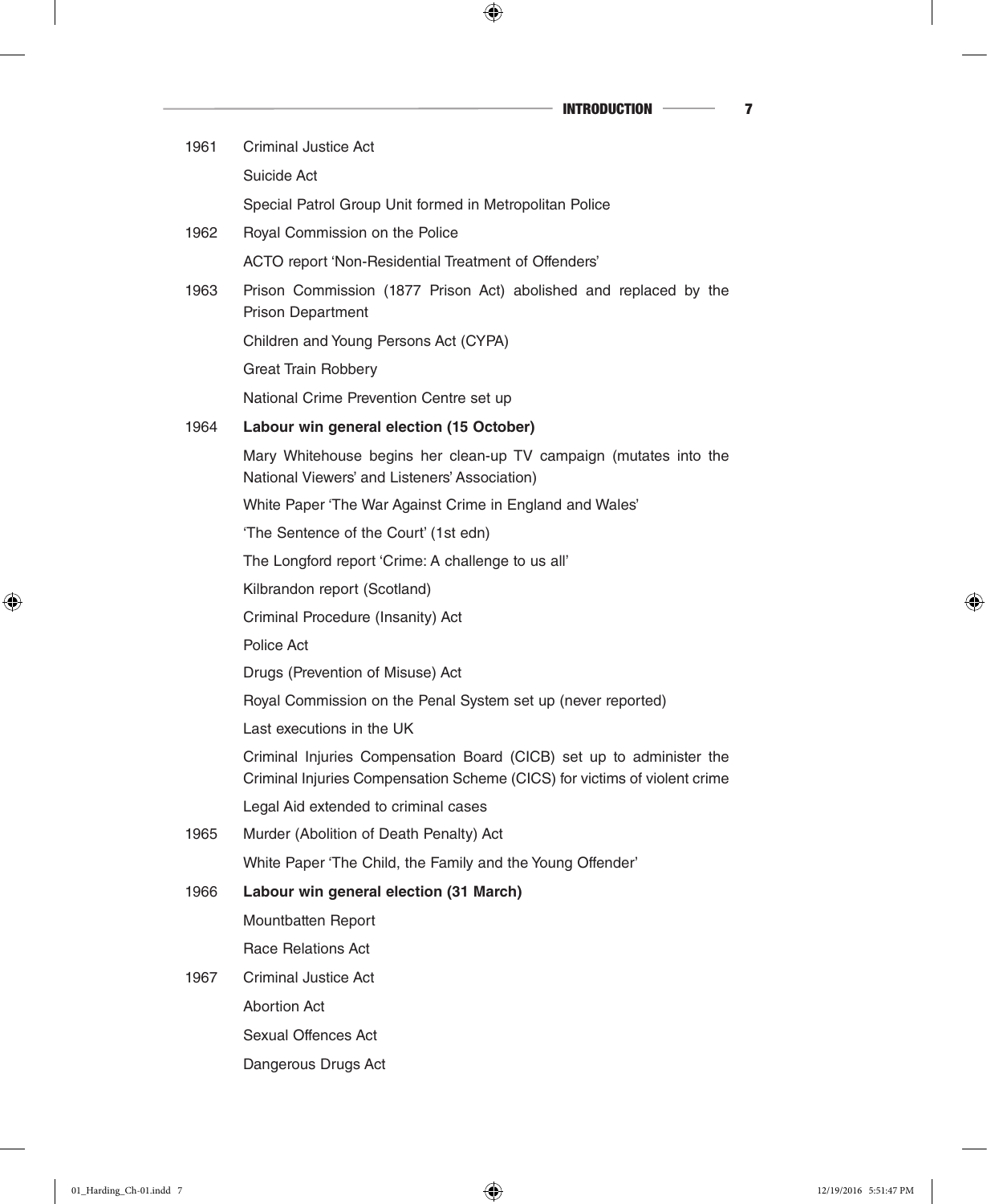| 8 |      | <b>INTRODUCTION</b>                                                              |
|---|------|----------------------------------------------------------------------------------|
|   |      |                                                                                  |
|   | 1968 | <b>Firearms Act</b>                                                              |
|   |      | Theatres Act - abolition of theatrical censorship                                |
|   |      | Criminal Appeal Act                                                              |
|   |      | White Paper 'Children in Trouble'                                                |
|   |      | Enoch Powell's 'rivers of blood' speech                                          |
|   | 1969 | Children and Young Persons Act                                                   |
|   |      | Divorce Reform Act                                                               |
|   | 1970 | Conservatives win general election (18 June)                                     |
|   |      | Equal Pay Act                                                                    |
|   |      | ACPS report 'Detention Centres'                                                  |
|   |      | ACPS report 'Non-Custodial and Semi-Custodial Penalties' (the Wootton<br>report) |
|   | 1971 | Misuse of Drugs Act                                                              |
|   |      | Courts Act                                                                       |
|   | 1972 | Road Traffic Act                                                                 |
|   |      | <b>Criminal Justice Act</b>                                                      |
|   |      | Erin Pizzey opens the first refuge for victims of domestic violence in Chiswick  |
|   | 1973 | Community service orders introduced on a pilot basis                             |
|   | 1974 | Three-day week                                                                   |
|   |      | Labour win general election (28 February - minority government)                  |
|   |      | Labour win general election (10 October)                                         |
|   |      | IRA bombings in the UK (Birmingham, Guildford, Woolwich)                         |
|   |      | Robert Martinson 'What Works: Questions and answers about prison reform'         |
|   |      | Juries Act                                                                       |
|   |      | Prevention of Terrorism Act                                                      |
|   |      | Control of Pollution Act                                                         |
|   |      | Rehabilitation of Offenders Act                                                  |
|   |      | Introduction of the Police National Computer (project approved in 1969)          |
|   |      | ACPS report 'Young Adult Offenders' (the Younger report)                         |
|   |      | First Victim Support project set up in Bristol                                   |
|   | 1976 | <b>Bail Act</b>                                                                  |
|   |      |                                                                                  |

Police Act

First UK Rape Crisis Centre opened in London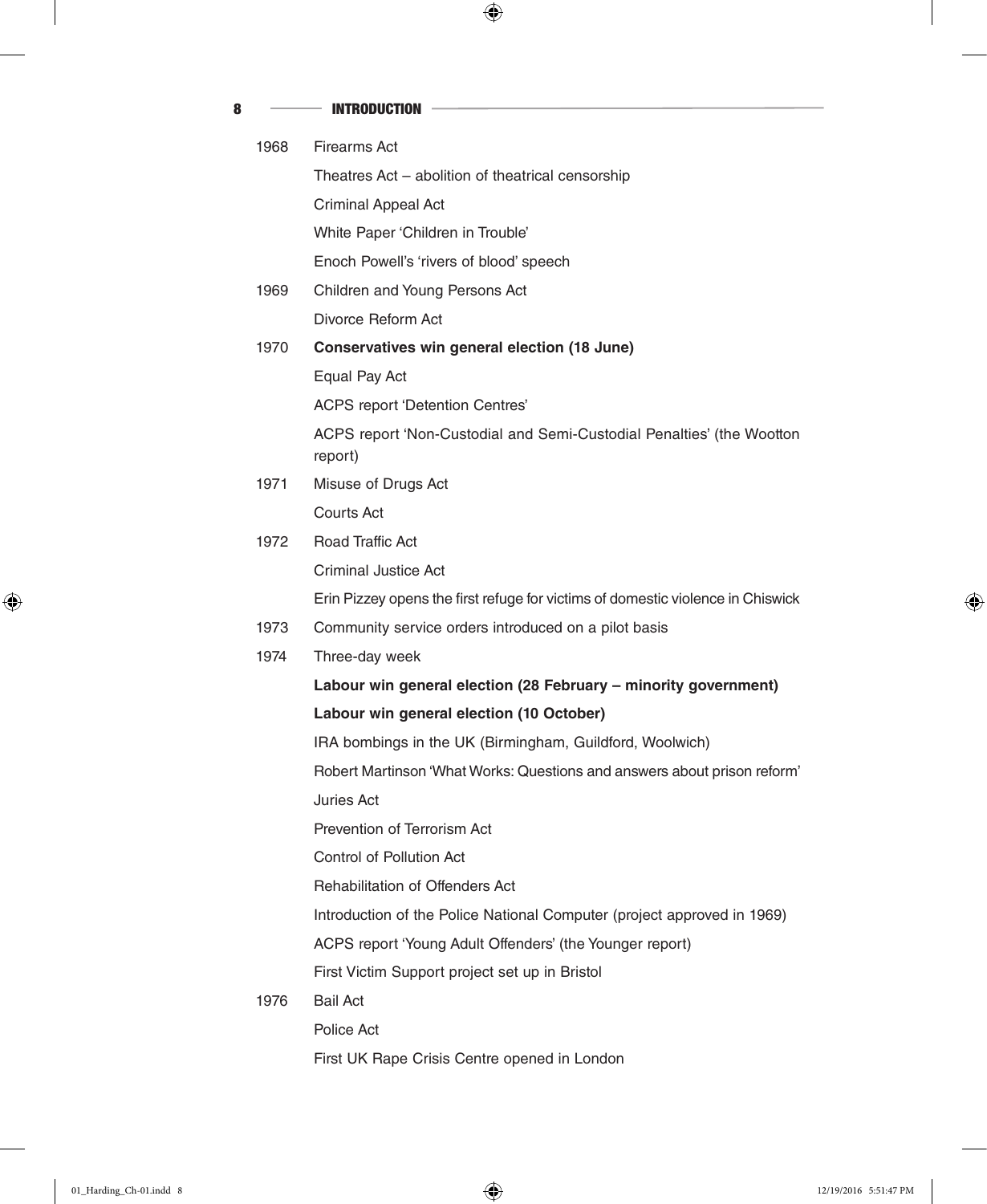| 1977 | Criminal Law Act                                                                                                            |
|------|-----------------------------------------------------------------------------------------------------------------------------|
|      | Police Complaints Board created                                                                                             |
| 1978 | Inner Urban Areas Act                                                                                                       |
|      | <b>Consumer Safety Act</b>                                                                                                  |
|      | Expenditure Committee report 'Reduction of Pressure on the Prison System'                                                   |
| 1979 | Winter of discontent                                                                                                        |
|      | Conservatives win general election (3 May)                                                                                  |
|      | May Committee report                                                                                                        |
| 1980 | Magistrates' Courts Act                                                                                                     |
|      | Prison Inspectorate established                                                                                             |
| 1981 | Scarman report on the Brixton riots                                                                                         |
|      | Contempt of Court Act                                                                                                       |
|      | Royal Commission on Criminal Procedure                                                                                      |
|      | Home Affairs Committee report 'The Prison Service'                                                                          |
| 1982 | <b>Criminal Justice Act</b>                                                                                                 |
|      | <b>First British Crime Survey</b>                                                                                           |
|      | First Neighbourhood Watch scheme introduced                                                                                 |
| 1983 | Conservatives win general election (9 June)                                                                                 |
|      | Mental Health Act                                                                                                           |
|      | Home Office Crime Prevention Unit formed                                                                                    |
|      | HO Circular 114/83 'Manpower, Effectiveness and Efficiency in the Police<br>Service' (FMI principles imposed on the police) |
| 1984 | Police and Criminal Evidence Act (PACE)                                                                                     |
|      | HO Circular 8/84 'Crime Prevention'                                                                                         |
| 1985 | Prosecution of Offences Act                                                                                                 |
|      | Police Complaints Authority replaced the Police Complaints Board                                                            |
| 1986 | <b>Public Order Act</b>                                                                                                     |
|      | Crown Prosecution Service begins work                                                                                       |
|      | Drug Trafficking Offences Act                                                                                               |
|      | Childline established                                                                                                       |
|      | The Islington Crime Survey                                                                                                  |
| 1987 | Conservatives win general election (11 June)                                                                                |
|      |                                                                                                                             |

First Domestic Violence Unit established in London (Tottenham)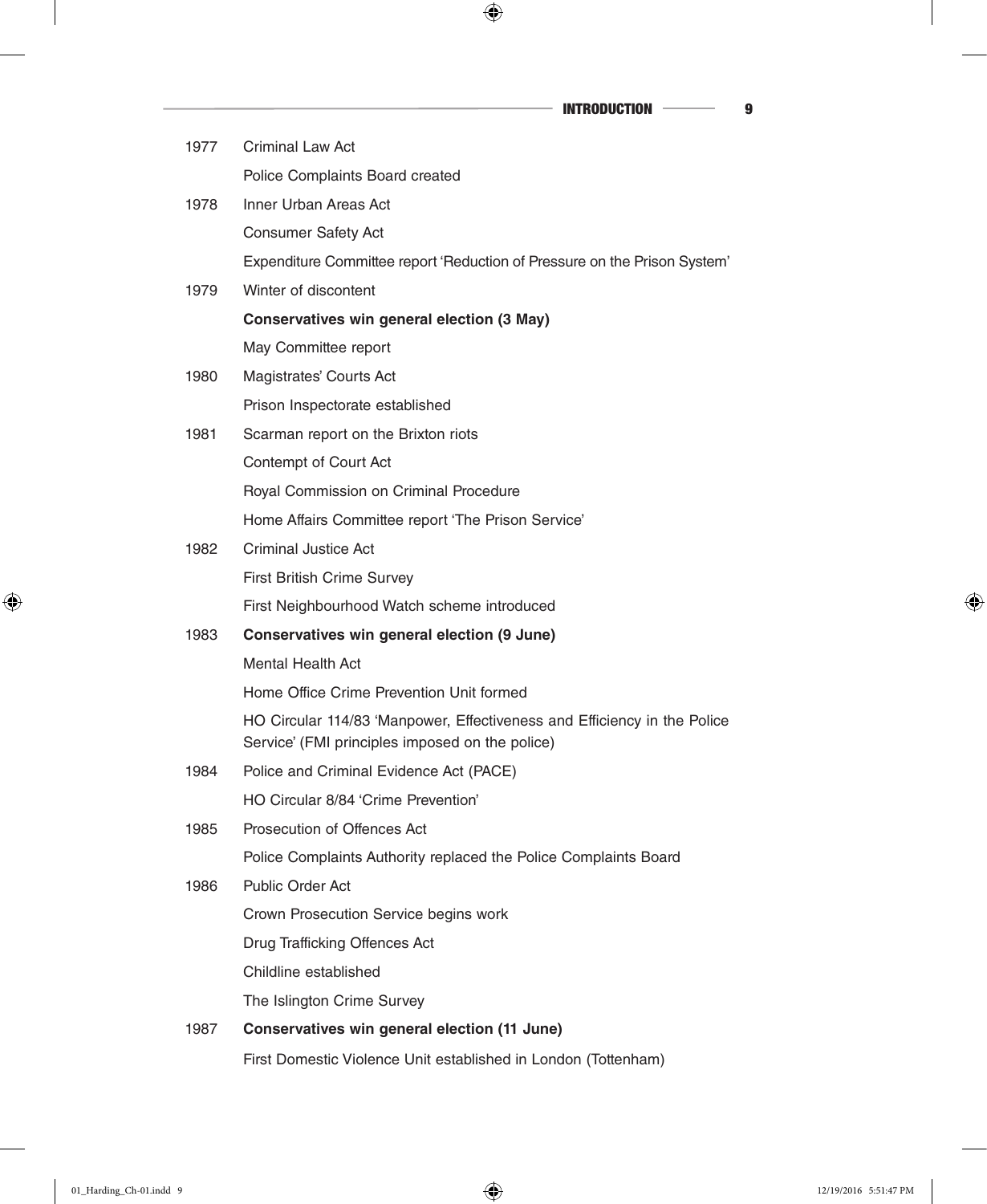| 10 |      | <b>INTRODUCTION</b>                                                                     |
|----|------|-----------------------------------------------------------------------------------------|
|    |      |                                                                                         |
|    | 1988 | Criminal Justice Act                                                                    |
|    |      | Legal Aid Act                                                                           |
|    |      | Road Traffic Act                                                                        |
|    |      | Green Paper 'Punishment, Custody and the Community'                                     |
|    |      | Safer Cities programme launched                                                         |
|    | 1989 | Children Act                                                                            |
|    | 1990 | White Paper 'Crime, Justice and Protecting the Public'                                  |
|    |      | Strangeways riot (and in 25 other prisons)                                              |
|    |      | Criminal Justice (International Cooperation) Act                                        |
|    |      | Victims' Charter                                                                        |
|    | 1991 | <b>Criminal Justice Act</b>                                                             |
|    |      | Woolf Report on the Strangeways riot                                                    |
|    |      | Criminal Procedure (Insanity and Unfitness to Plead) Act                                |
|    |      | Home Office Standing Conference on Crime Prevention report published<br>(Morgan report) |
|    |      | Launch of the Citizen's Charter                                                         |
|    |      | The UK became a signatory to the UN Convention on the Rights of the<br>Child (UNCRC)    |
|    | 1992 | <b>Conservatives win general election (9 April)</b>                                     |
|    |      | Formation of the National Criminal Intelligence Service (NCIS)                          |
|    |      | National Standards for the Probation Service                                            |
|    |      | Wolds Remand Prison opened - the first private prison in Britain                        |
|    | 1993 | James Bulger murdered                                                                   |
|    |      | Stephen Lawrence murdered                                                               |
|    |      | Michael Howard becomes Home Secretary                                                   |
|    |      | Royal Commission on Criminal Justice                                                    |
|    |      | Bail (Amendment) Act                                                                    |
|    |      | <b>Criminal Justice Act</b>                                                             |
|    |      | Sheehy report on the police service                                                     |
|    |      | Prison Service becomes an executive agency of the Home Office                           |
|    | 1994 | Sexual Offences Act                                                                     |
|    |      | Criminal Justice and Public Order Act                                                   |
|    |      | Police and Magistrates' Courts Act                                                      |
|    |      | First Prisons Ombudsman appointed                                                       |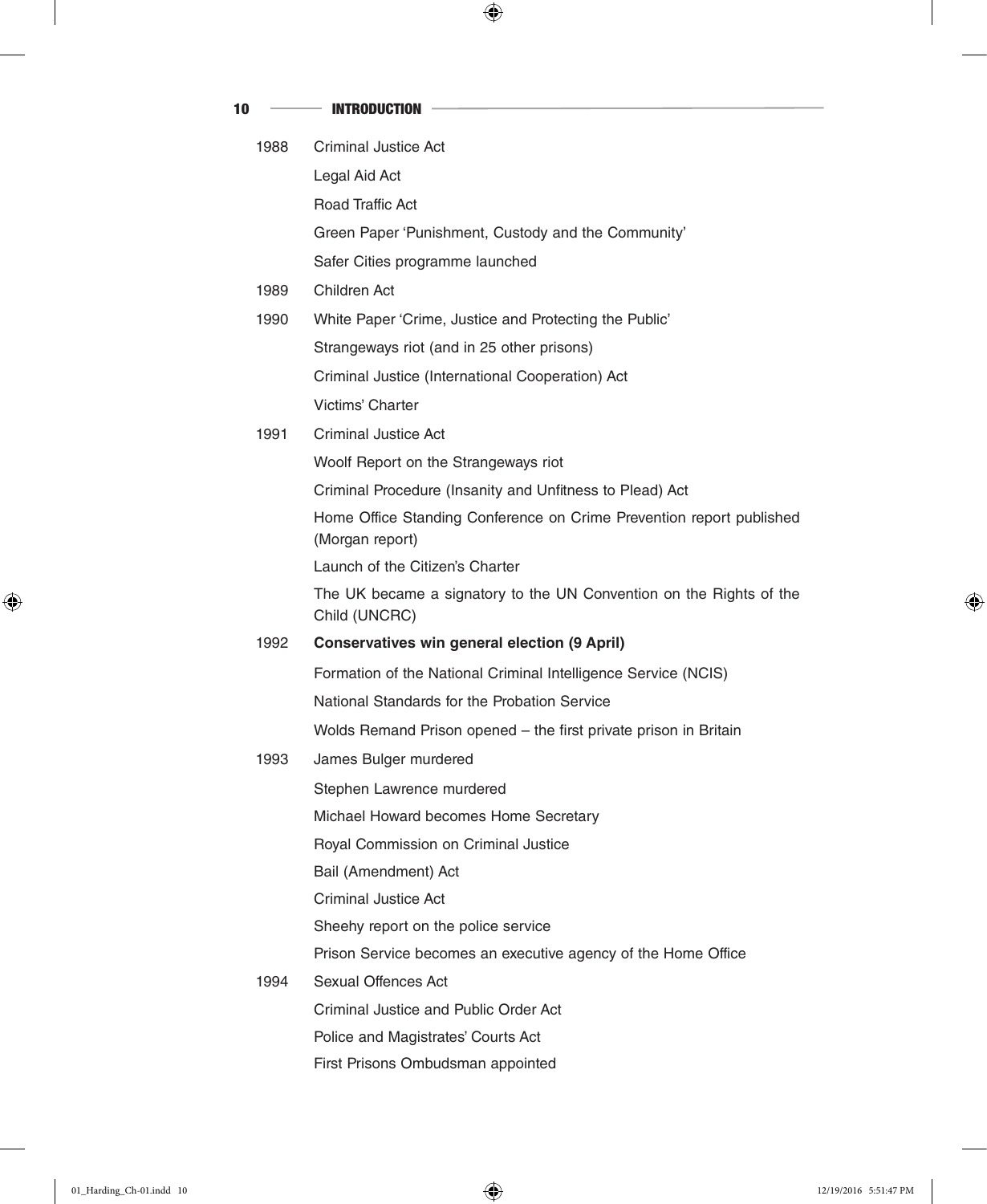| 1995 | Criminal Appeal Act created the Criminal Cases Review Commission                            |
|------|---------------------------------------------------------------------------------------------|
|      | Learmont report on prison security                                                          |
|      | Posen report on the police                                                                  |
|      | Incentives and Earned Privileges Scheme introduced in prisons                               |
| 1996 | Criminal Procedure and Investigations Act                                                   |
|      | <b>Security Services Act</b>                                                                |
|      | Audit Commission report 'Misspent Youth'                                                    |
| 1997 | Labour win general election (1 May)                                                         |
|      | Firearms (Amendment) Act                                                                    |
|      | Protection from Harassment Act                                                              |
|      | Sex Offenders Act                                                                           |
|      | Crime (Sentences) Act                                                                       |
|      | White Paper 'No More Excuses'                                                               |
|      | Police Act                                                                                  |
|      | Social Exclusion Unit established                                                           |
| 1998 | White Paper 'Modernising Justice'                                                           |
|      | Consultation paper 'Joining Forces to Protect the Public'                                   |
|      | Crime and Disorder Act                                                                      |
|      | Human Rights Act (came into force October 2000)                                             |
| 1999 | Access to Justice Act                                                                       |
|      | Criminal Cases Review (Insanity) Act                                                        |
|      | Youth Justice and Criminal Evidence Act                                                     |
|      | Greater London Authority Act                                                                |
|      | Local Government Act                                                                        |
|      | Publication of the Macpherson report into the Stephen Lawrence<br>investigation             |
|      | Launch of the 'Equal Treatment Bench Book' by the Lord Chancellor and<br>Lord Chief Justice |
|      | Replacement of the Police Disciplinary Code with the Code of Conduct                        |
|      | Launch of Working Families Tax Credit                                                       |
| 2000 | Criminal Justice and Court Services Act                                                     |
|      | Powers of Criminal Courts (Sentencing) Act                                                  |
|      |                                                                                             |

Race Relations (Amendment) Act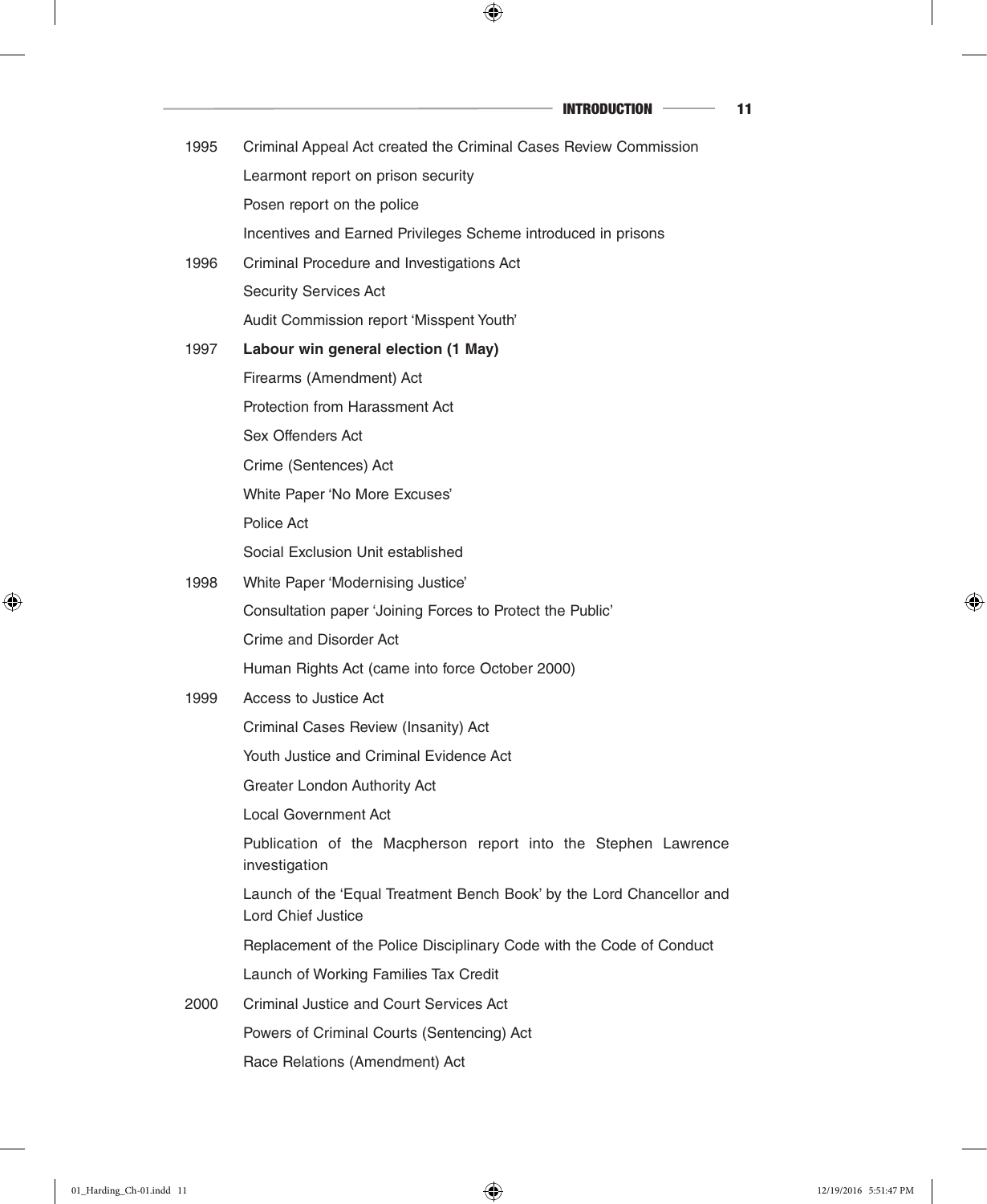| 2001 | Labour win general election (7 June)                                                        |
|------|---------------------------------------------------------------------------------------------|
|      | 'Review of the Criminal Courts in England and Wales' (the Auld report)                      |
|      | 'Making Punishments Work' (the Halliday review of the sentencing framework)                 |
|      | National Probation Service begins work                                                      |
|      | Anti-terrorism, Crime and Security Act                                                      |
|      | Criminal Justice and Police Act                                                             |
|      | Criminal Defence Service (Advice and Assistance) Act                                        |
|      | <b>International Criminal Court Act</b>                                                     |
|      | Private Security Industry Act (established the Security Industry Authority)                 |
|      | White Paper 'Policing a New Century: A blueprint for reform'                                |
|      | Establishment of the Commission for Judicial Appointments                                   |
|      | Victim Personal Statements (VPS) introduced                                                 |
| 2002 | Police Reform Act                                                                           |
|      | Proceeds of Crime Act                                                                       |
|      | White Paper 'Justice for All'                                                               |
|      | ACPO introduce the National Crime Recording Standard                                        |
| 2003 | White Paper 'Respect and Responsibility - Taking a stand against anti-<br>social behaviour' |
|      | Courts Act                                                                                  |
|      | Crime (International Cooperation) Act                                                       |
|      | Anti-social Behaviour Act                                                                   |
|      | Sexual Offences Act                                                                         |
|      | Criminal Justice Act                                                                        |
|      | European Union (Accessions) Act (15 new countries join the EU in May 2004)                  |
|      | The (first) Carter report 'Managing Offenders, Reducing Crime'                              |
|      | 'Securing the Attendance of Witnesses in Court', consultation paper                         |
|      | Victim Support provides a Witness Service in all criminal courts                            |
|      | Conditional cautions introduced                                                             |
| 2004 | Home Office response to the Carter report 'Reducing Crime - Changing Lives'                 |
|      | Domestic Violence, Crime and Victims Act                                                    |
|      | Appointment of the first female Law Lord                                                    |
|      | National Offender Management Service (NOMS) introduced                                      |
|      | Independent Police Complaints Commission replaces the Police<br><b>Complaints Authority</b> |

<u> 1980 - Johann Barbara, martxa al</u>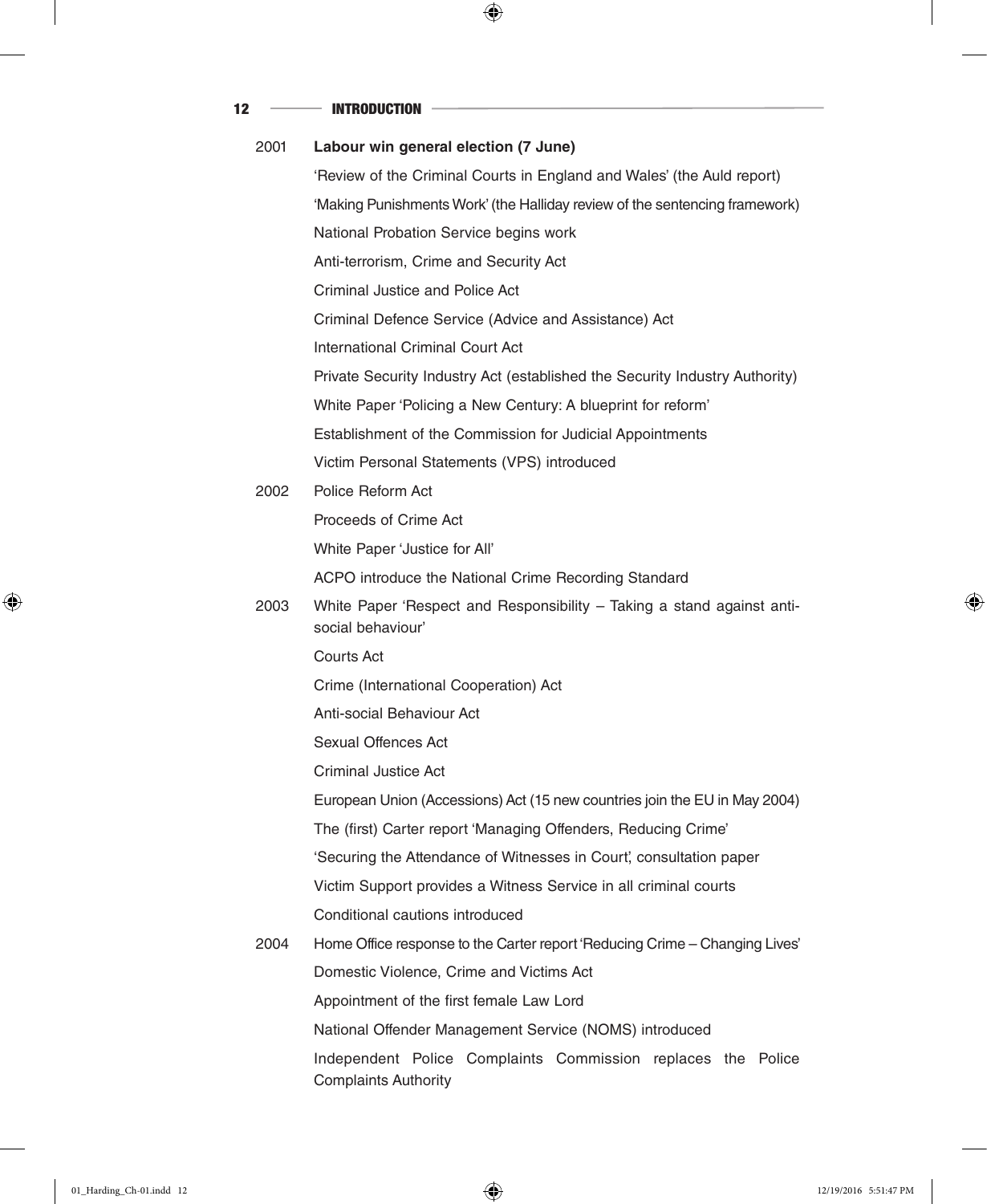2005 **Labour win general election (5 May)** Constitutional Reform Act Prevention of Terrorism Act Mental Capacity Act Serious Organised Crime and Police Act 'The Code of Practice for Victims of Crime' published 2006 Criminal Defence Service Act Police and Justice Act Identity Card Act Terrorism Act 2007 Offender Management Act UK Borders Act Mental Capacity Act End of Custody licence introduced (June) Serious Crimes Act The Corston Report on vulnerable female offenders Creation of the Ministry of Justice The (second) Carter report 'Securing the Future: Proposals for the efficient and sustainable use of custody in England and Wales' The Witness Charter published 2008 Criminal Evidence (Witness Anonymous) Act Criminal Justice and Immigration Act (introduces the youth rehabilitation order) Sentencing Guidelines Council issues comprehensive guidelines for magistrates' courts 'Youth Crime Action Plan' NOMS restructured to bring Prison and Probation Services together under a single HQ 'Engaging Communities in Fighting Crime' (the Casey review) 'Punishment and Reform: Our approach to managing offenders' (Ministry of Justice) 2009 Green Paper 'Engaging Communities in Criminal Justice' Members of the public in England and Wales allowed to vote online to choose Community Payback projects

Government plans five new private prisons holding 1,500 inmates each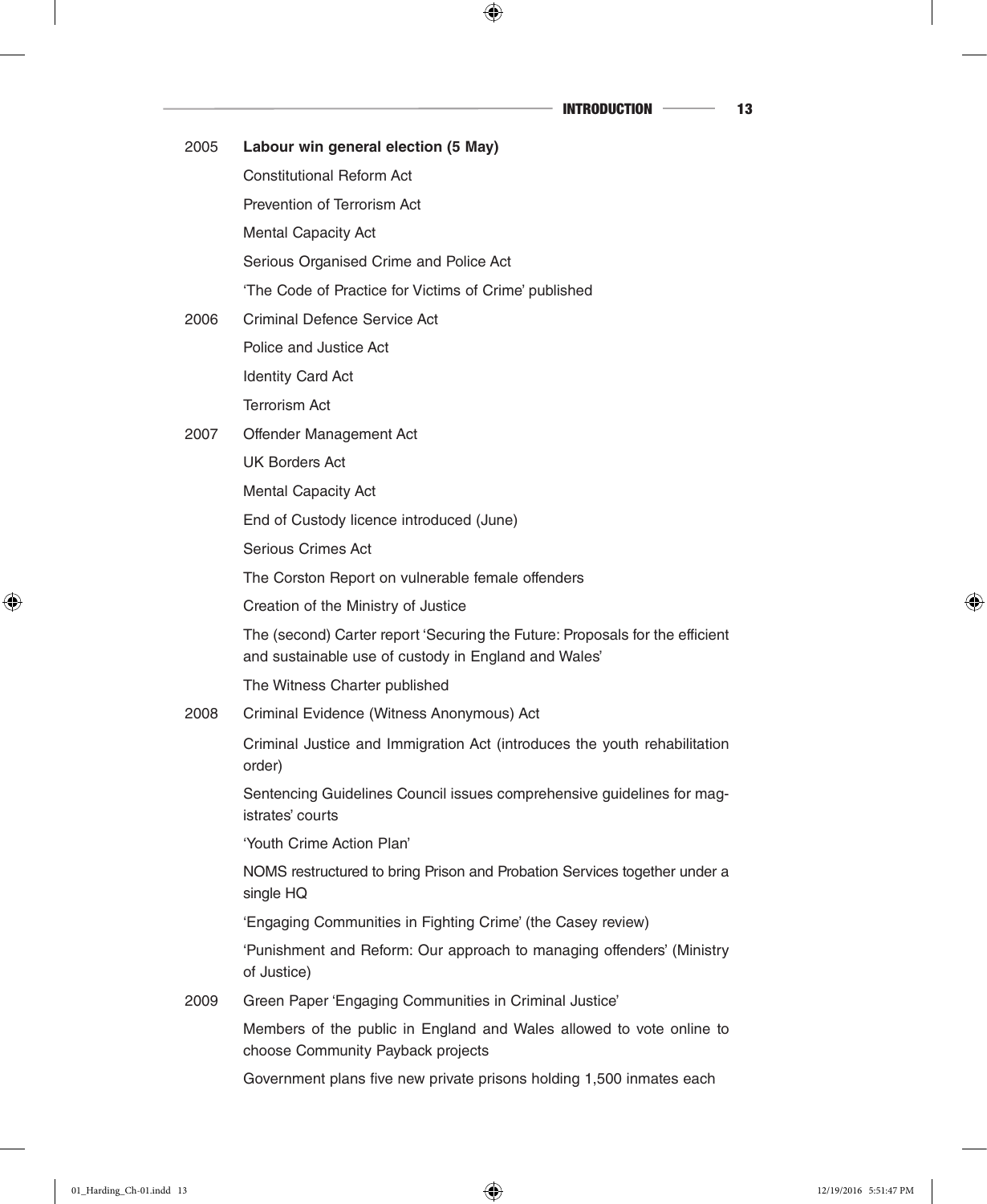Coroners and Justice Act introduces a new Sentencing Council for England and Wales

Policing and Crime Act

House of Commons Justice Committee 'Cutting Crime: The case for justice reinvestment'

Sarah Payne appointed first Victims' Champion

#### 2010 **General election (6 May) results in a hung parliament. Coalition government (Conservatives/Liberal Democrats) formed**

End of Custody licence terminated (April – just before the election)

Coalition plans to abolish the Youth Justice Board and replace it with a Youth Justice Division in the Ministry of Justice (not taken forward due to opposition)

Green Paper 'Breaking the Cycle: Effective punishment, rehabilitation and sentencing of offenders'. Proposes Payment by Results (PbR)

Sentencing Council begins work

Louise Casey appointed as first Victims' Commissioner

Jonathan Djanogly MP appointed Victims Minister

*Gillick* v. *United Kingdom* (2010)

2011 White Paper 'Breaking the Cycle: Government response'

Birmingham prison becomes the first ever prison to pass from state to private control

House of Commons Justice Committee 'The Role of the Probation Service'

Riots in London, Birmingham, Manchester, and a number of other English cities (August)

Review of Imprisonment for Public Protection (IPP) sentences

Police Reform and Social Responsibility Act

Legal Aid, Sentencing and Punishment of Offenders Bill

9 September – prison population stands at 86,842 – highest ever recorded

Government response to the Justice Committee's report: 'The Role of the Probation Service' (October)

Terrorism Prevention and Investigation Measures Act

2012 Legal Aid, Sentencing and Punishment of Offenders Act

Consultation Paper 'Punishment and Reform: Effective Probation services'

Consultation Paper 'Punishment and Reform: Effective community sentences'

Proposals to replace ASBOs

July 'Swift and Sure Justice'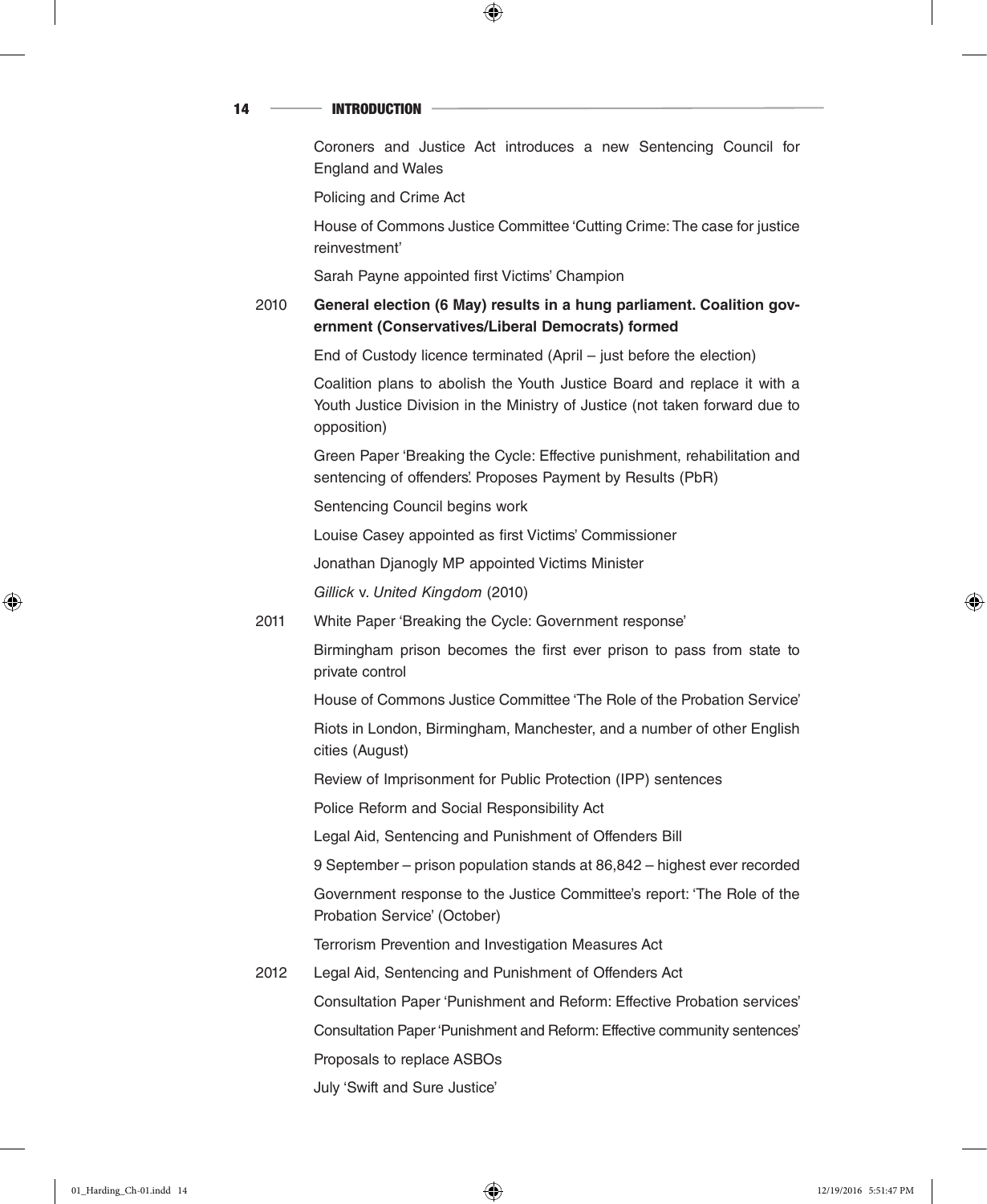September – Chris Grayling replaces Ken Clarke as Justice Secretary

November – elections for Police and Crime Commissioners

November – Restorative Justice Action Plan

College of Policing due to be established by the end of the year

2013 1 January – prison population lower by almost 3,000 since 1 January 2012 Coalition Mid-Term Review

January – 'Transforming Rehabilitation' consultation paper

Consultation on the implementation of direct entry in the police (January)

Criminal Justice Board meets for the first time (February)

1 March – prison population has increased by almost 1,000 since January

'Transforming Youth Custody' consultation paper

'Transforming Legal Aid' consultation paper (April)

'Transforming Rehabilitation: A strategy for reform' government response to the January consultation paper signals the end for the probation service

October – National Crime Agency launched

31 October – Cameras allowed into courtrooms for the first time

Crime and Courts Act – all community sentences for adults to have a punitive element

A revised 'Code of Practice for Victims of Crime' published

'The Witness Charter: Standards of care for witnesses in the Criminal Justice System' published

Victims' Right to Review introduced

House of Commons Justice Select Committee inquiry into the needs of older prisoners

2014 Offender Rehabilitation Act

Anti-social Behaviour Crime and Policing Act

Domestic Violence Disclosure Scheme – Clare's Law

Pilot launched of scrutiny panel for cautions

#### 2015 **Conservatives win general election (7 May)**

Michael Gove becomes Justice Secretary; Theresa May remains as Home **Secretary** 

Counter-Terrorism and Security Act

Revised 'Code of Practice for Victims of Crime' published

- 2016 The 2016 Police and Crime Bill
- 2016 Theresa May becomes Prime Minister and Liz Truss Justice Secretary